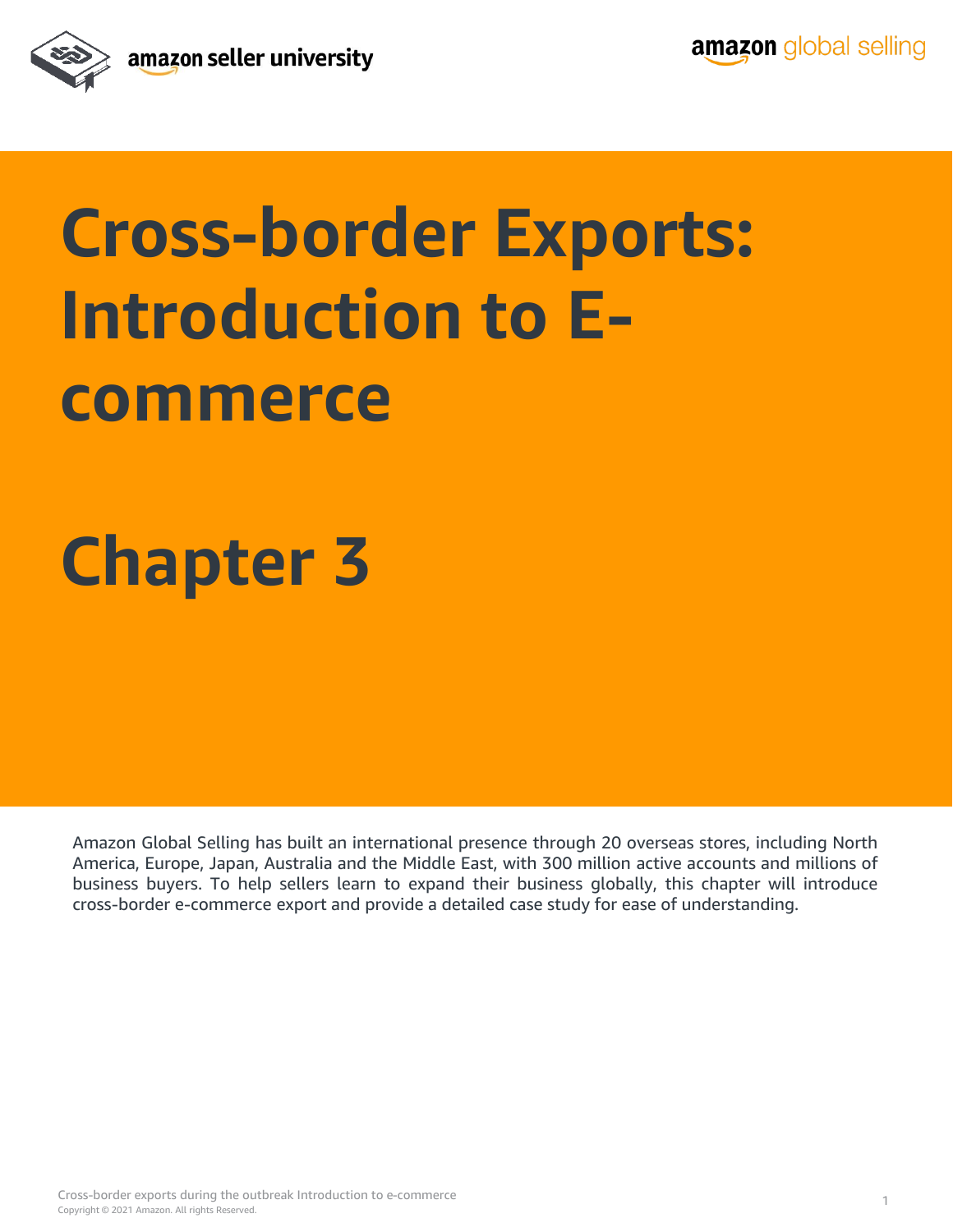# **3. Essentials of crossborder e-commerce export and misconceptions**

Interest in becoming a cross-border e-commerce exporter? We will introduce the essentials of crossborder e-commerce export and common misconceptions, to help you pick your way through the minefields and expedite your business agenda!

This course consists of four chapters. For other chapters, please check the [Related Topics](#page-10-0) section.

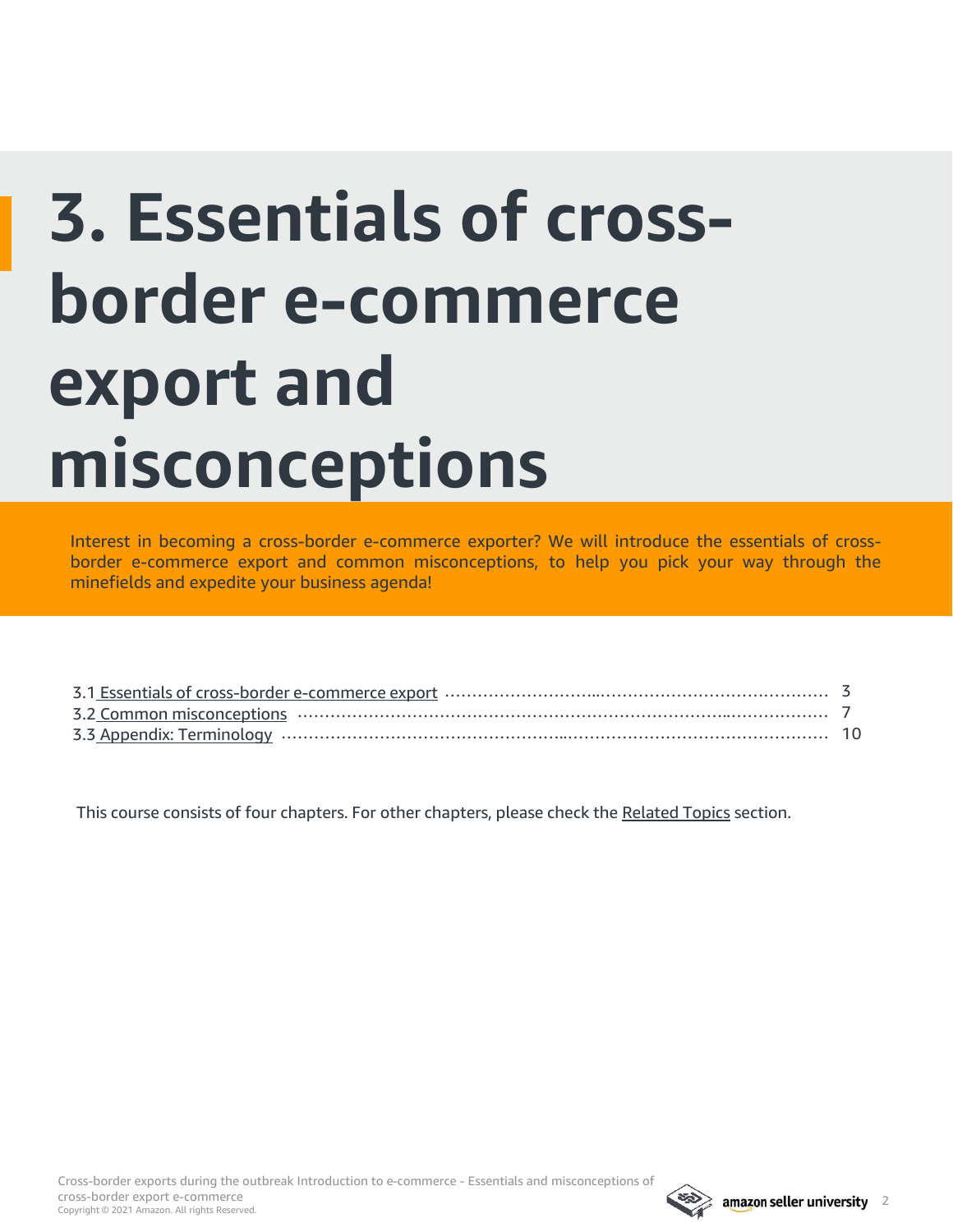### <span id="page-2-0"></span>**3.1 Essentials of cross-border e-commerce export**

Before you get into cross-border e-commerce export, some basic preparations will go a long way towards getting your business started.

The basic preparations include:

#### **1. Identify the target countries**

First, choose the countries where you want to open sell in. The first step towards ecommerce success is to understand the country or countries where you operate. Moreover, language and consumer behaviour vary greatly with countries. The more countries where you have a business presence, the more effort you need to put in for business operation. For example, if you run a store in North America, you will probably be fine with just English. But if it is in Japan, it is better to know some Japanese and the country's culture. It is wise to be selective when choosing countries where you want to embark on your business endeavour, rather than pursuing blind expansion. Currently, Singaporean sellers have access to 20 Amazon stores in Brazil, Egypt, China, United States, Canada, Mexico, United Kingdom, France, Germany, Italy, Spain, Netherlands, Sweden, Japan, Australia, India, United Arab Emirates, Saudi Arabia, Poland. So think it over and select the stores that best suit your strength.

Usually, you can pick the countries in a few ways. One of them is to base your selection on the source of goods. Another is to based on your understanding of the target countries.

If you have connections to the source of a certain product, such as spot goods or manufacturers, or you are quite familiar with this product, you can look for the countries that are in need of your product. Take puffer jacket as an example. A good starting point is to study the online sales of puffer jackets in North America and Northern Europe.

Or, you can select a certain country with which someone on your team is very familiar because the individual used to study in that country, know its language, or have relatives and friends there. If you know what the country needs, you can look for products that meet the needs.

To select a country, you need to understand your strengths and weaknesses and consider the following factors:

- The size of the local e-commerce market
- The local consumer behaviours
- The available product resources
- The level of competition in the local market

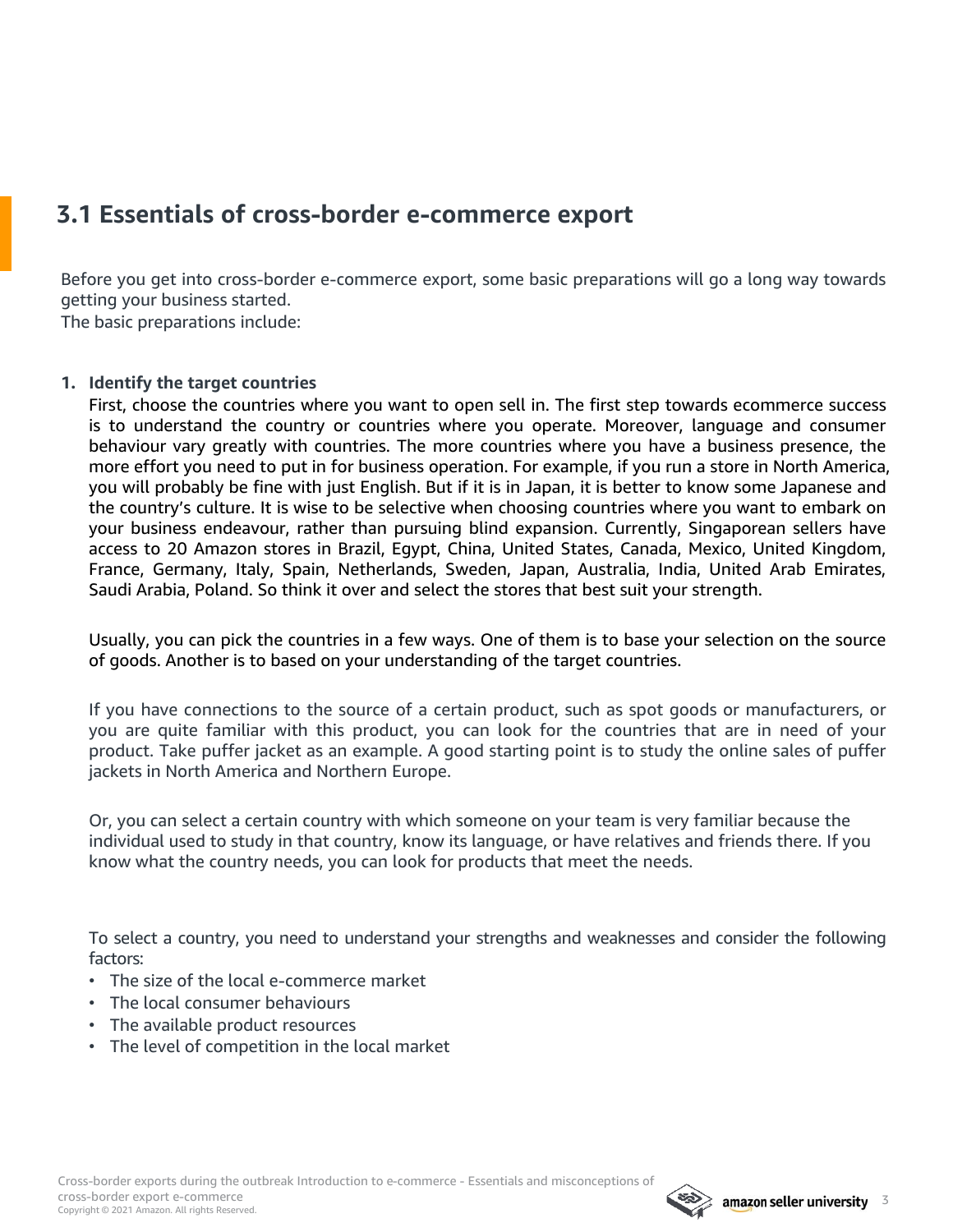### Singaporean sellers have access to 20 Amazon stores:



#### **2. Understand the local product-related policies and regulations**

To start a cross-border e-commerce business, you must first make sure that the products you plan to sell comply with the laws and rules of the target country and the Amazon store. First and foremost, the policies and regulations must be applicable to the local market. Overseas markets usually enforce more stringent safety and environmental protection requirements on imported products, and even introduce policies targeted at different product categories. For example, the European Union has implemented 8 directives and regulations on toys and the United States requires test reports for the sale of power banks to demonstrate conformity to the UL 2056/2054 or IEC 60950-1 standards.

In addition to the local requirements, the cross-border e-commerce websites also impose regulations on the products they carry, particularly hazardous goods.

Make sure to sell products that are in compliance with the regulations of the target country and the ecommerce website

Products permitted in Singapore  $≠$  Products permitted in the target country

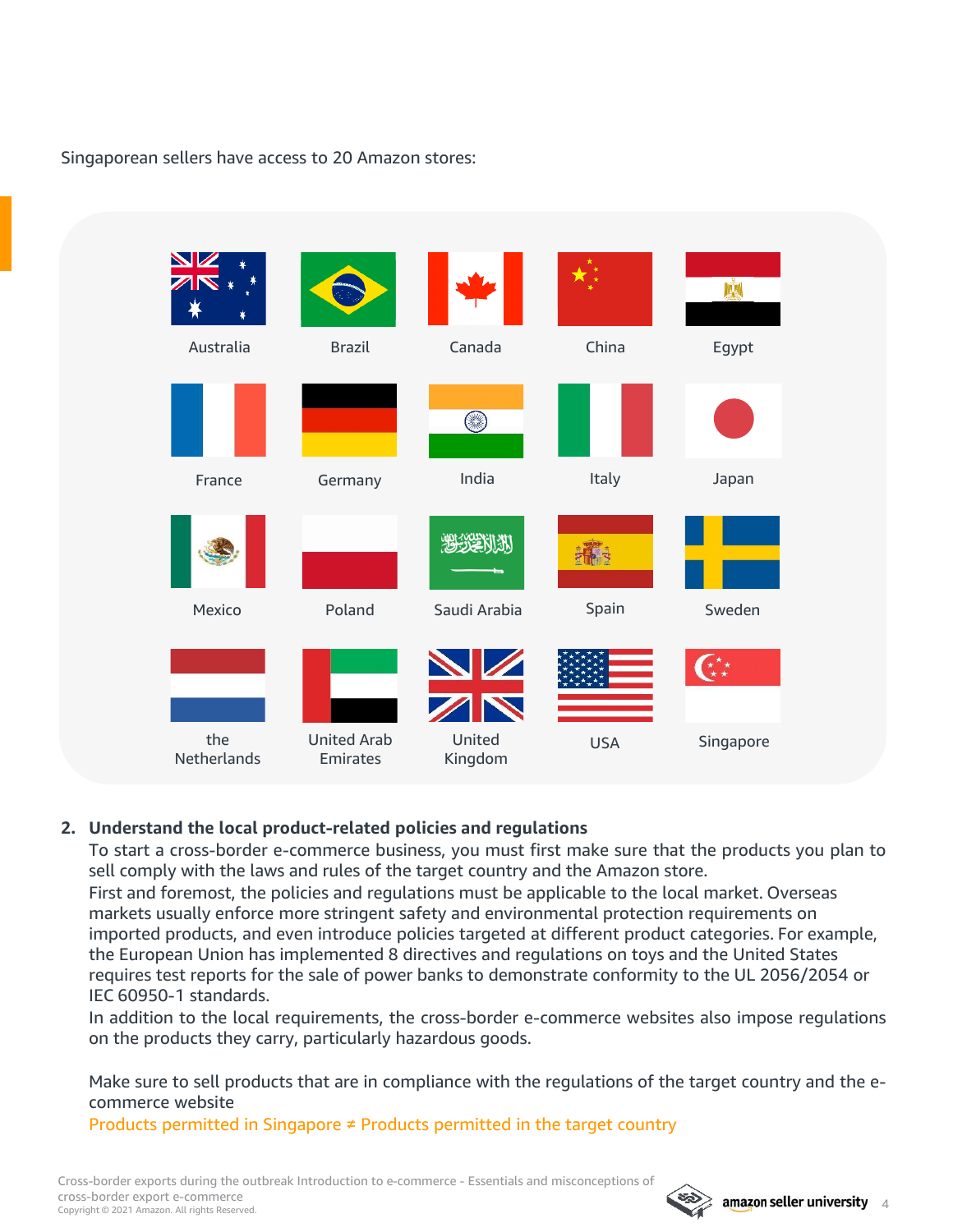#### **3. Understand the product packaging requirements**

In terms of product packaging requirements, the cross-border e-commerce export is different from the traditional foreign trade.

In the latter case, companies package products as per customers' requirements. In comparison, for packaging of exported products in cross-border e-commerce, you must give consideration to brand promotion, logistics costs, after-sales services and other factors. As a rule of thumb, it should be more effective in highlighting the quality and positioning of the brand, and bear labels that provide more comprehensive information. Products carried by an Amazon store also need to have Amazon stickers. In addition, the type and dimensions of packaging should take account of FBA warehousing and inbound logistics requirements for cost-saving purposes.

#### **4. Determine the cross-border fulfillment strategy**

As mentioned in the previous chapter, logistics is a challenge to cross-border exports. It is imperative for sellers, before choosing the most suitable logistics solution**,** to understand the basics of international logistics and familiarise themselves with the logistics infrastructure of the target country. This involves a series of decisions on questions like whether to choose the services provided by the cross-border e-commerce websites, directly send inventory from the originating country to foreign customers through direct-mail parcels, or ship the goods to overseas destinations in bulk by sea, what kind of warehouse you plan to lease for the exported products, and which local logistics company you will work with to deliver your products to customers.

So not only do sellers need to determine which form of logistics they will use but also pick a logistics partner that operates locally.

Generally speaking, you are advised to use the logistics services offered by cross-border e-commerce websites whenever possible. Such logistics services are more reliable and more closely integrated with the websites' systems and provide ease of use.



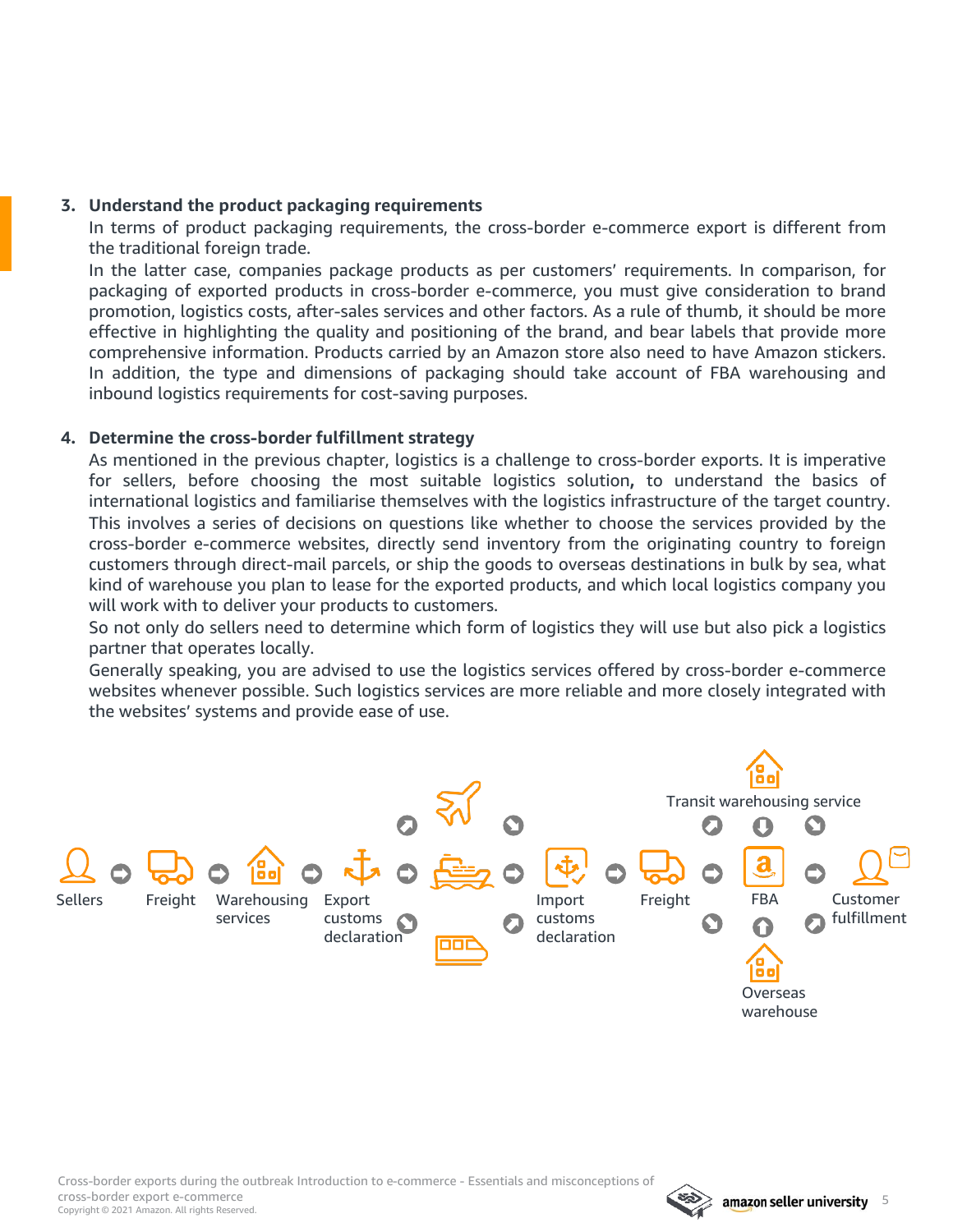#### **5. Make collection arrangements**

You need to learn the basics of cross-border collection. For example, cross-border settlement involves the exchange rate when converting foreign currencies into SGD and takes account of cross-border financial compliance. Sellers with a basic collection knowledge can select a payment method appropriate to their situation among the following three payment methods: Amazon Currency Converter for Sellers (the official service offered by Amazon), valid bank accounts in areas where the overseas stores operate, and third-party deposit accounts recognized by Amazon.

In addition, there are many more things to learn before you can consider yourself ready for crossborder e-commerce, such as the trend of consumer spending in the local market, local taxation policies, and marketing and promotion skills. This is why Amazon launched the Amazon Seller University and utilises various means to turn rookie sellers into experts. Meanwhile, Amazon offers a variety of data tools and specialised support services (for activities such as logistics, marketing promotion) to empower sellers at every stage of their growth, free them from cumbersome transactional matters and enable them to become more focused on their business and achieve fast growth.

Key considerations:



Do you need to open a foreign currency collection account?



Cross-border financial compliance issues



Payment collection security issues



Payback speed

Solutions to common collection challenges:

- Amazon Currency Converter for Sellers
- Valid bank accounts in areas where overseas stores operate
- Third-party deposit accounts recognised by Amazon

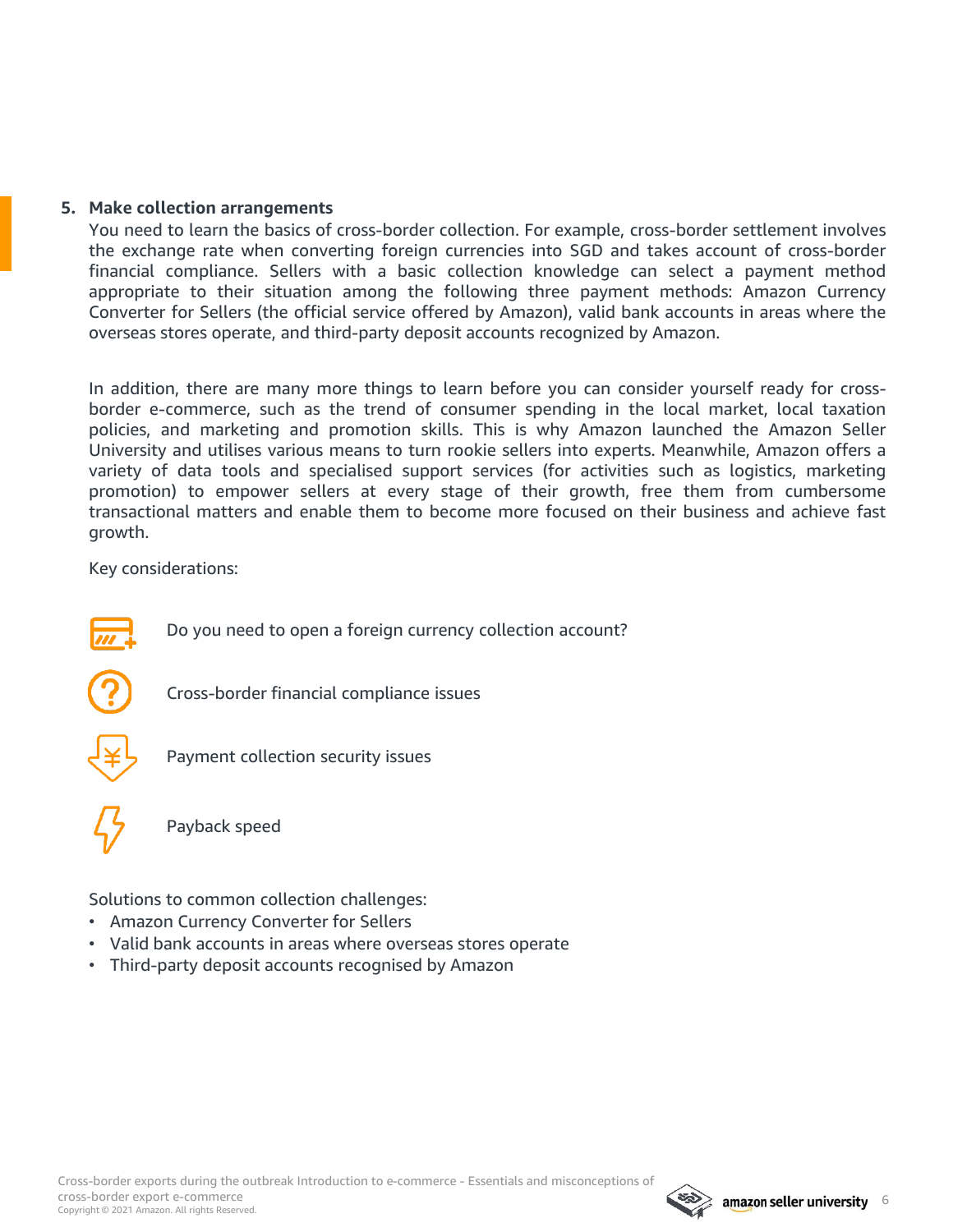### <span id="page-6-0"></span>**3.2 Common misconceptions**

Being an emerging industry, cross-border e-commerce export is misunderstood by many people.

Misconception 1: You have to own an overseas warehouse before getting into cross-border e-commerce export

#### Fact:

It is possible to run a cross-border e-commerce export business without setting up your own overseas warehouses.

The advantage of overseas warehouses is that when a customer places an order, the product is delivered from the local warehouse instead of from Singapore. This shortens the wait time for customers and saves on delivery fees.

However, it is a sizable investment for most small and medium-sized sellers to set up their own overseas warehouses. A convenient option is to use Amazon's overseas warehouse services. By doing so, when your products arrive at the destination, they will be initially stored in the Amazon's overseas warehouses. When a customer places an order, Amazon will select the product at the warehouse and delivers it via a fulfillment company. Sellers can search on Amazon's platform to check the fulfillment status of the products and track the entire process of fulfillment. When a customer requests a refund or wants to return a product, it can be returned to the overseas warehouse and the warehouse staff will check the product on the behalf of the seller. The product will be resold if it is intact or returned to the originating country if it cannot be resold.

In addition to the overseas warehouse services, Amazon also provides sellers with the overseas shipping service FBA (Fulfillment by Amazon), which allows Amazon to directly ship products to customers. This saves sellers the trouble to find and coordinate local courier service providers in the local market by themselves and further reduces the costs.

Misconception 2: You have to have experience in international logistics before getting into cross-border e-commerce export

#### Fact:

Under the traditional foreign trade model, it is very challenging to deliver goods overseas in a safe and timely manner. To solve this pain point, Amazon offers a global logistics service Amazon Global Logistics (AGL) that helps sellers with cumbersome tasks as export customs declaration, customs clearance, logistics and transportation, which greatly reduces sellers workload and costs.

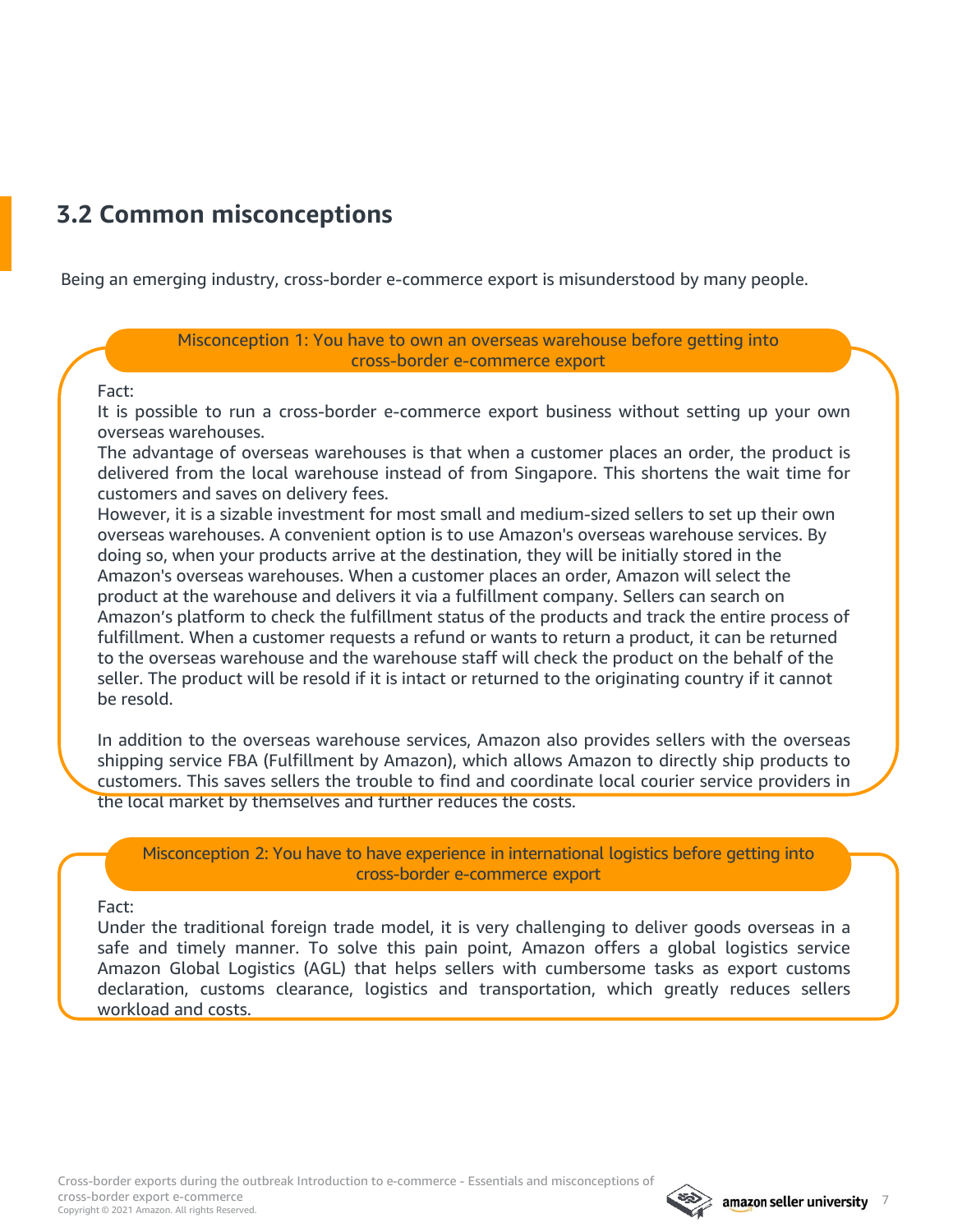#### Misconception 3: You have to have your own brand before getting into cross-border e-commerce export

#### Fact:

It is possible to run a cross-border e-commerce business without a brand. As mentioned in the previous chapter, cross-border e-commerce is a sector with a wide range of highly specialised participants. Even without a factory and a brand, you can totally become an exceptional "seller" and achieve outstanding sales performance as long as you are capable of selecting popular products, familiar with the behaviours and needs of local consumers and understand the domestic supply chain in Singapore.

"Of course, Amazon also has a range of feature services, from brand registry to transparency planning, if you plan to create your own brand."

Amazon is dedicated to helping sellers of different categories build their own brands, offering them brand protection services and providing them with series of tools for brand referral, display and performance tracking.

Misconception 4: Only e-commerce professionals can succeed in cross-border e-commerce

#### Fact:

To succeed in cross-border e-commerce, you do not necessarily need to have the expertise or the background in e-commerce. Amazon offers established and systematic training courses that impart all the knowledge and operation skills required for running a cross-border e-commerce business. These courses range from selection of target countries and products, to a step-by-step guide to opening and operating a store. You can learn whatever you need in no time.

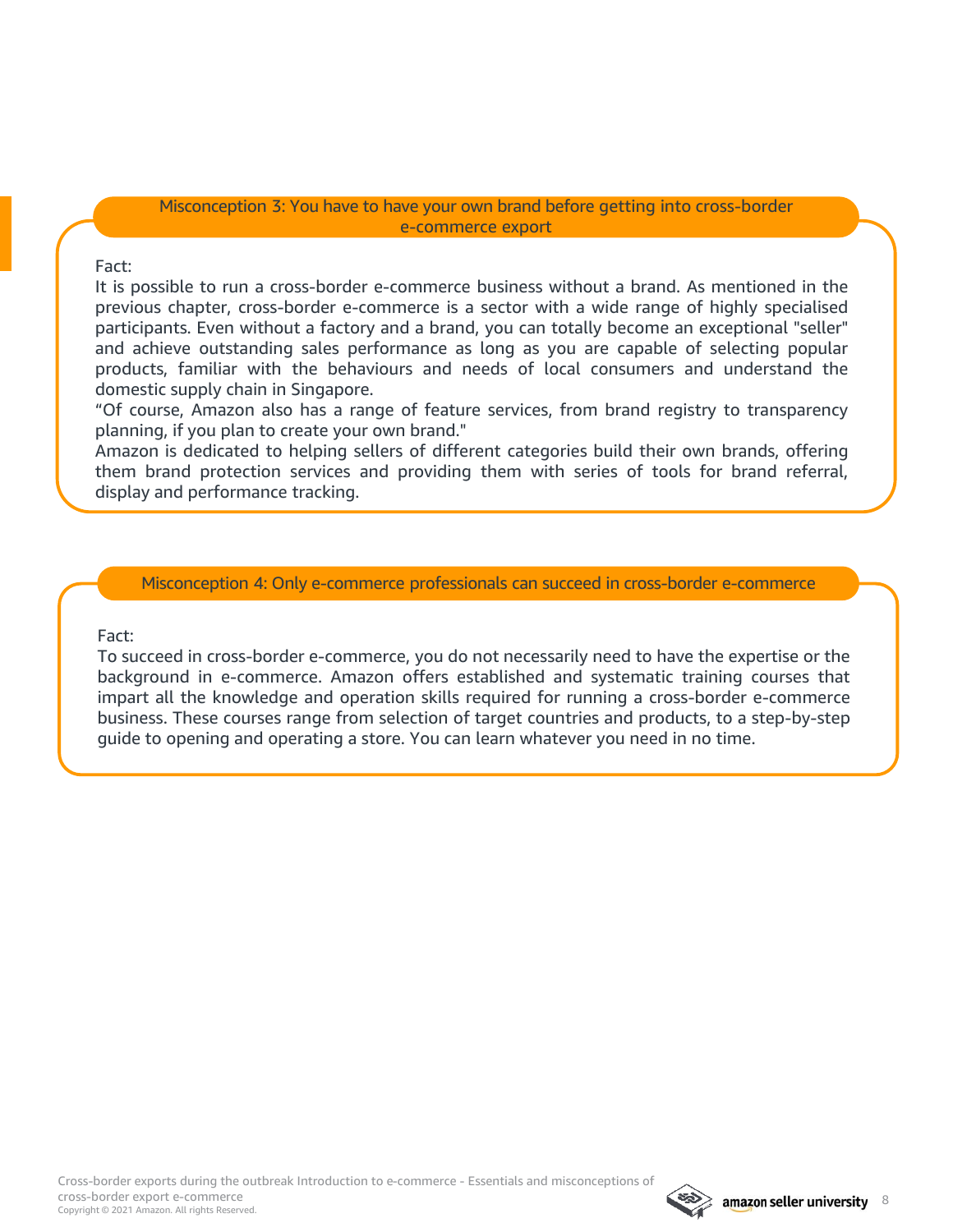Misconception 5: Only retailers and wholesalers can be sellers in cross-border e-commerce

#### Fact:

Not true. Dealer can also be sellers. To put it in another way, you can become a seller as long as you have products to sell. Product selection courses at Amazon Seller University help dealers learn to pick products with market potential, turn them into popular choices, build brands and achieve record-setting sales. Sellers do not necessarily need experience or background in upstream industries and being an effective buyer can also be a wise choice. Many successful dealers on Amazon have similar experiences.

> Misconception 6: You cannot run a cross-border e-commerce business without an overseas bank account

#### Fact:

Not true. Sellers with no overseas bank account can collect payments. All they need to do is to use the cross-border collection services that are in compliance with their local regulations and recognised by Amazon and set up a deposit account in Amazon Seller Central. After the account is created, Amazon will automatically settle the payment to the seller's account in each statement period.

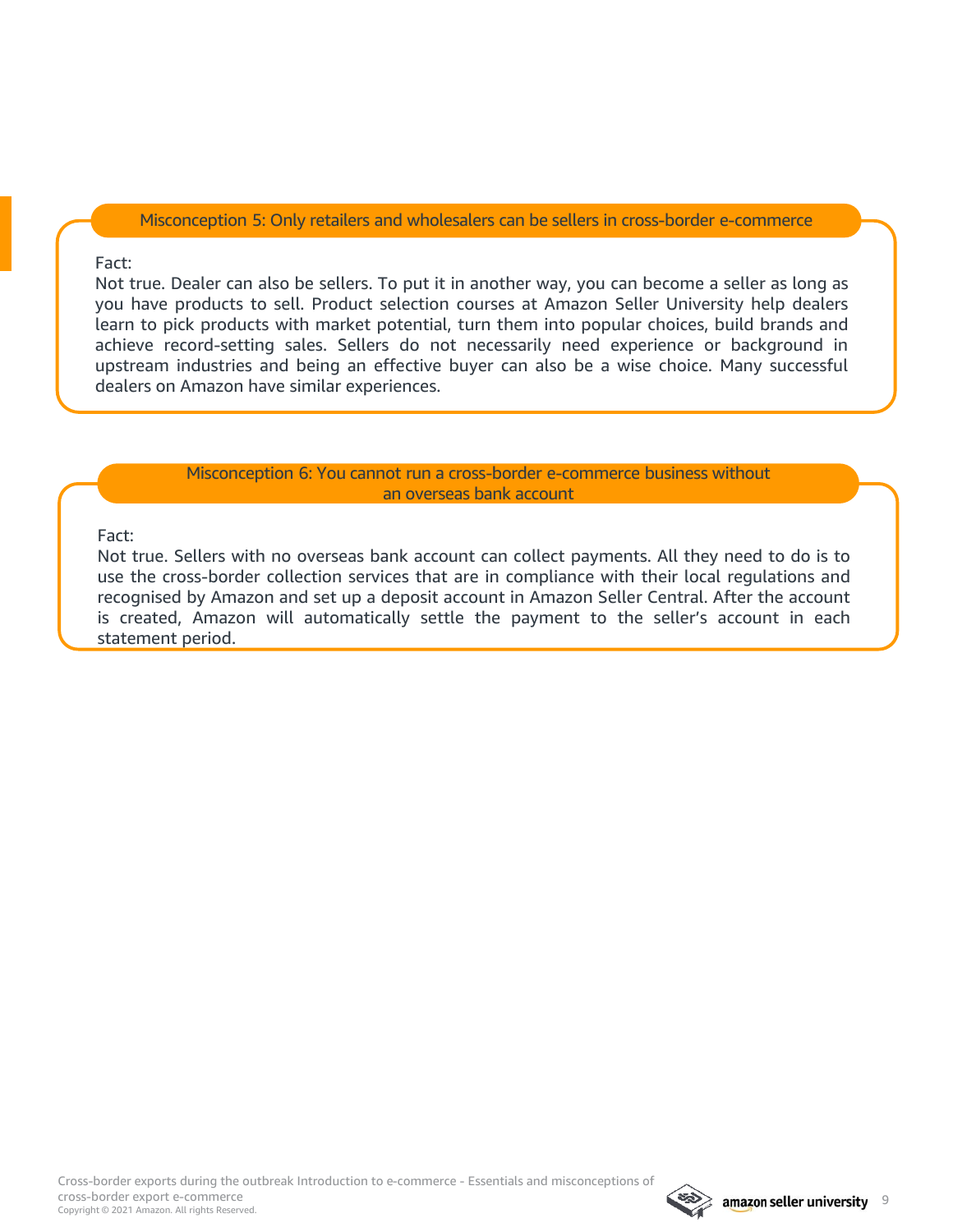# <span id="page-9-0"></span>**Appendix: Terminology**

#### **Customs Territory:**

Customs territory is a geographic territory with uniform customs regulations. Under normal circumstances, customs territory and border are the same. However, the customs territory of some countries and regions is not completely the equivalence of their borders. For example, if a country has a free port or free zone not located within its border, the customs territory is smaller than the border. On the other hand, for countries that enter into a customs union, their territories are collectively known as one unified customs territory:

#### **Tariff:**

Tariffs are taxes levied on importers and exporters by the customs established by the government when imported and exported commodities pass through a country's customs territory.

#### **Customs clearance:**

Customs clearance refers to the procedures for declaring imported and exported goods to the customs before shipment.

#### **VAT (Value-added Tax):**

VAT is a common consumption tax charged in EU countries or the profit tax levied on the selling price of goods. For example, when goods enter into the United Kingdom, an import tax is imposed on the goods according to the EU laws. When the goods are sold, the merchant can refund the import valueadded tax (import VAT) and then pay the corresponding sales tax (sales VAT) charged on the selling price.

#### **ASIN (Amazon Standard Identification Number):**

ASIN is a unique identifier assigned by Amazon for the products it carries. It is automatically generated by Amazon, rather than by sellers. The ASIN number is the equivalence of the universal ISBN number. The ASIN is usually found in the "Product Details" section or at the lower part of the "Product Information" section.